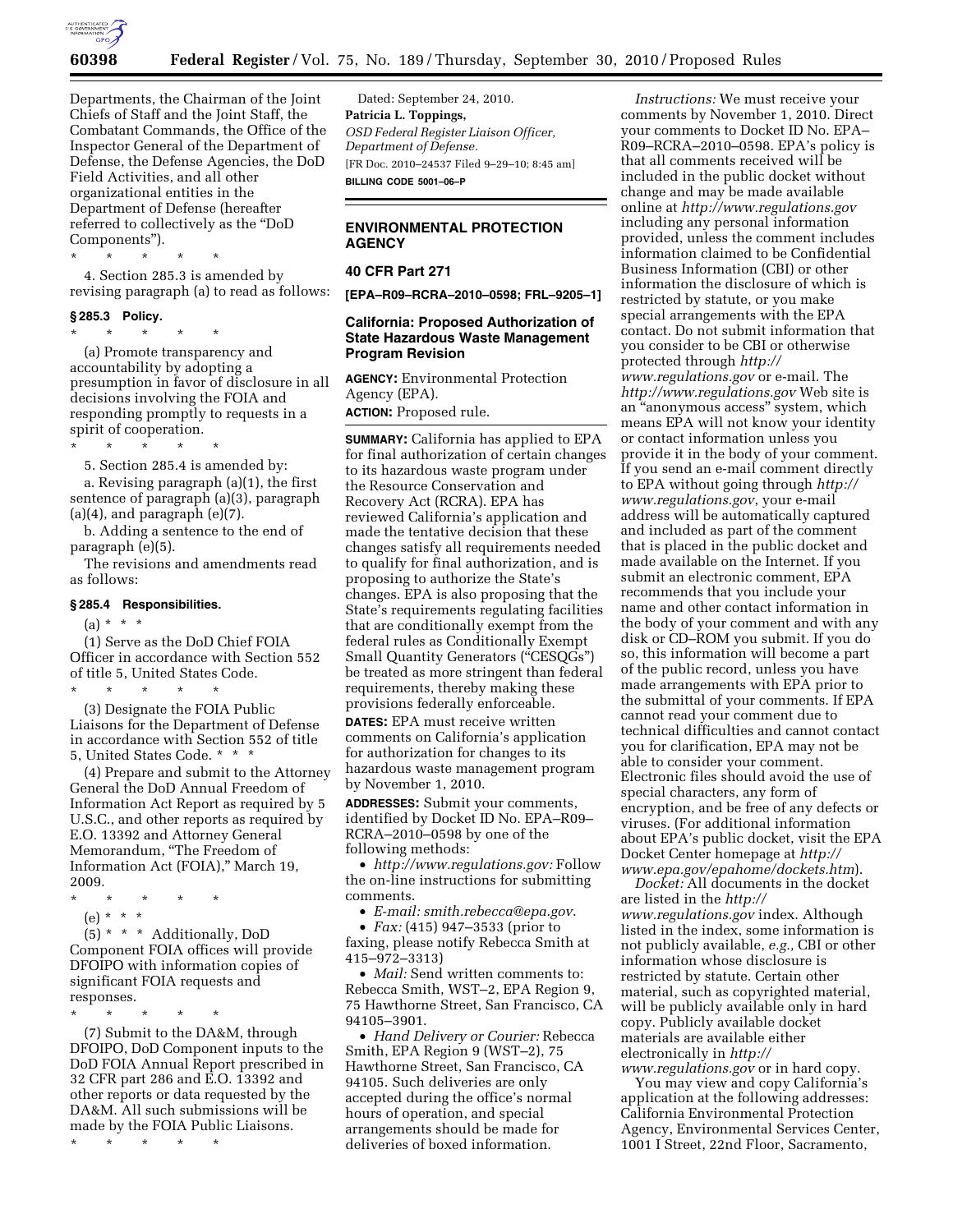CA 95814, Phone: (916) 324–0912, from 8 a.m. to noon and 1 p.m. to 4 p.m., Monday through Thursday (appointment preferred but not required); and U.S. EPA Region 9 Library-Information Center, 75 Hawthorne Street, San Francisco, CA 94105, Phone: (415) 947–4406, from 9 a.m. to 12 p.m. and 1 p.m. to 4 p.m. Monday through Thursday. Copy services are not available in Sacramento, but should be arranged by the viewer.

#### **FOR FURTHER INFORMATION CONTACT:**

Rebecca Smith, EPA Region 9 (WST–2), 75 Hawthorne Street, San Francisco, CA 94105, Phone: (415) 972–3313. E-mail: [smith.rebecca@epa.gov.](mailto:smith.rebecca@epa.gov) 

#### **SUPPLEMENTARY INFORMATION:**

### **A. Why are revisions to state programs necessary?**

States which have received final authorization from EPA under RCRA section 3006(b), 42 U.S.C. 6926(b), must maintain a hazardous waste program that is equivalent to, consistent with, and no less stringent than the Federal program. As the Federal program changes, States must revise their programs and ask EPA to authorize the revisions. Revisions to state programs may be necessary when Federal or state statutory or regulatory authority is modified or when certain other changes occur. Most commonly, states must change their programs because of changes to EPA's regulations in 40 Code of Federal Regulations (CFR) parts 124, 260 through 266, 268, 270, 273 and 279.

#### **B. What decisions have we made in this rule?**

EPA has made the tentative determination that California's application to revise its authorized program meets all of the statutory and regulatory requirements established by RCRA. Therefore, we are proposing to grant California final authorization to operate its hazardous waste program with the changes described in this authorization application. California will have responsibility for permitting treatment, storage, and disposal facilities (TSDFs) within its borders (except in Indian country) and for carrying out all authorized aspects of the RCRA program described in its revised program application, subject to the limitations of RCRA's Hazardous and Solid Waste Amendments of 1984 (HSWA). New Federal requirements and prohibitions imposed by HSWA regulations take effect as a matter of Federal law in authorized states before those states are authorized for such requirements. Thus, EPA will implement those requirements and

prohibitions in California, including issuing permits, until the State is granted authorization to do so.

#### **C. What is the effect of this authorization decision?**

If California is authorized for these changes, a facility in California subject to RCRA will have to comply with the authorized State requirements instead of the corresponding Federal requirements in order to comply with RCRA. Additionally, facilities must comply with certain Federal requirements, *i.e.,*  HSWA regulations issued by EPA for which California has not received authorization, and RCRA requirements that are not supplanted by authorized State-issued requirements such as requirements for the exportation of hazardous waste. California continues to have enforcement responsibilities under its State law to pursue violations of its hazardous waste management program. EPA continues to have independent enforcement authority under RCRA sections 3007, 3008, 3013, and 7003, which include, among others, the authority to:

• Do inspections, and require monitoring, tests, analyses or reports;

• Enforce RCRA requirements (including State-issued statutes and regulations that are authorized by EPA and any applicable Federally-issued statutes and regulations) and suspend or revoke permits; and

• Take enforcement actions regardless of whether the State has taken its own actions.

The action to approve these revisions would not impose additional requirements on the regulated community because the regulations for which California will be authorized are already effective under State law and are not changed by the act of authorization.

### **D. What happens if EPA receives comments that oppose this action?**

If EPA receives comments that oppose this authorization, we will address those comments in a later final rule. You may not have another opportunity to comment. If you want to comment on this authorization, you must do so at this time.

### **E. For what has California previously been authorized?**

California initially received final authorization for the base RCRA program on July 23, 1992, effective August 1, 1992 (57 FR 32726). EPA granted authorization for changes to California's program on September 26, 2001, effective September 26, 2001 (66 FR 49118).

## **F. What changes are we proposing with this action?**

On August 2, 2004 and August 17, 2004 California submitted final complete program revision applications, seeking authorization of those changes in accordance with 40 CFR 271.21. We have made a tentative determination that California's hazardous waste program revisions satisfy all of the requirements necessary to qualify for final authorization.

California has applied for only the Federal changes relating to the corrective action management units, the Bevill exclusion and the land disposal restrictions. There are several changes to the Federal program for which California has not yet applied for authorization. The major areas of changes for which California has not yet applied for authorization are: The used oil regulations; consolidated liability requirements; military munitions; universal waste; modification to the hazardous waste manifest system; standardized permit requirements; burden reduction regulations; and the NESHAPS: Final Standards for Hazardous Air Pollutants for Hazardous Waste Combustors (MACT Rule).

California submits packages to EPA relating to its efforts to seek authorization for updates to its program based on revisions to the Federal program. EPA publishes a series of checklists to aid California and the other states in such efforts (*see* EPA's RCRA State Authorization Web page at *[http://www.epa.gov/epaoswer/](http://www.epa.gov/epaoswer/hazwaste/state/revision/program.htm) [hazwaste/state/revision/program.htm](http://www.epa.gov/epaoswer/hazwaste/state/revision/program.htm)*). Each checklist generally reflects changes made to the Federal regulations pursuant to a particular **Federal Register** notice. California's submittals have been grouped into general categories (*e.g.,* Corrective Action Management Units, Land Disposal Restrictions, etc.). Each submittal may have reflected changes based on one or more **Federal Register** notices and would have thus referenced one or more corresponding checklists.

What follows is a summary, for each general category identified by California in its submittals, of the specific subjects of changes to the Federal program for that category. Although the changes to the Federal program are identified in the summary, California did not necessarily make revisions to its program as a result of each Federal revision noted. For example, certain revisions to the Federal program may have resulted in less stringent regulation than that which previously existed. Since states may maintain programs which are more stringent than the Federal program,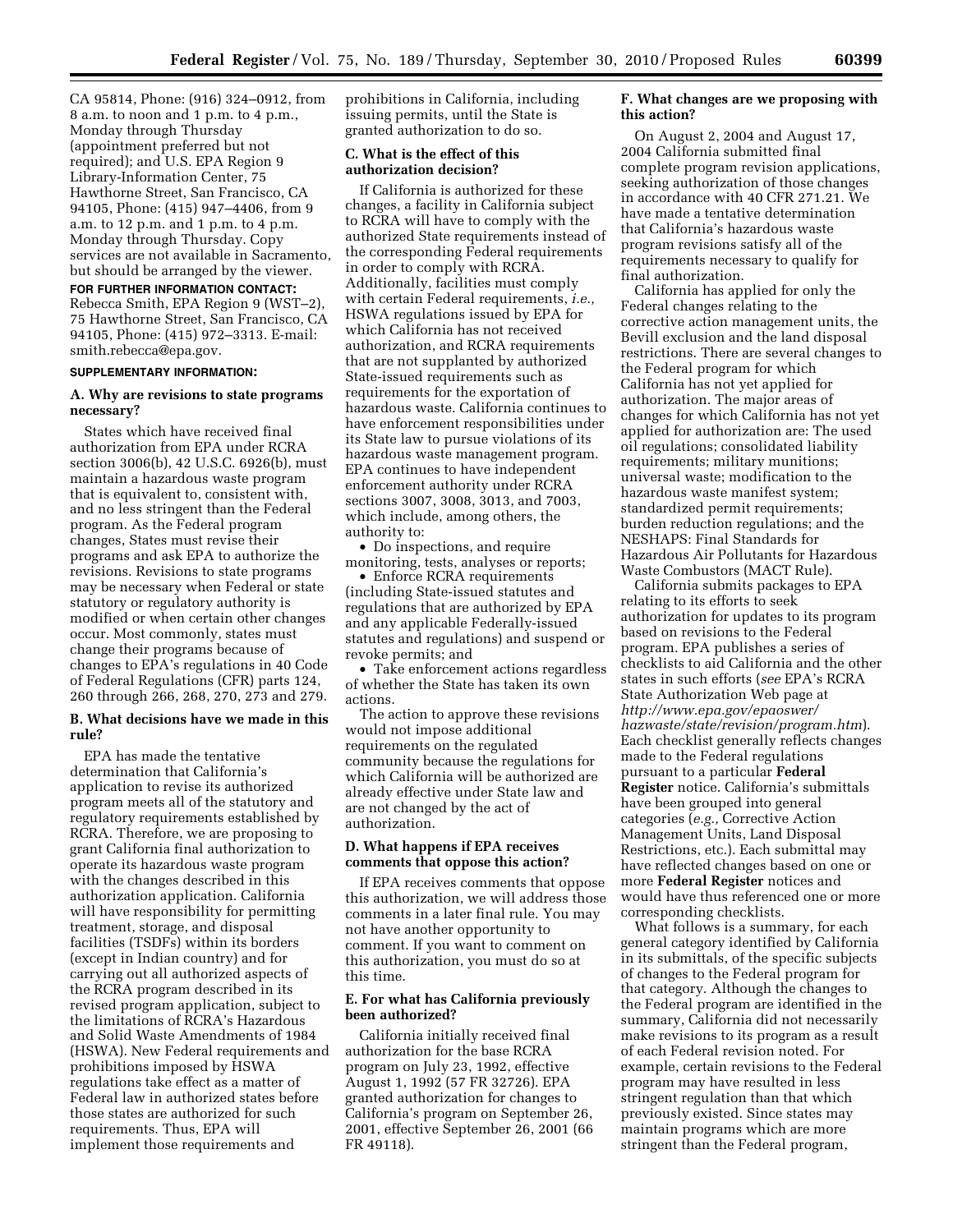states have the option whether or not to adopt such revisions.

### *1. Changes California Identified as Relating to Corrective Action Management Units*

We are proposing to grant California final authorization for all revisions to its program due to certain changes to the Federal Corrective Action Management Unit program.

### *2. Changes California Identified as Relating to Land Disposal Restrictions Phases 3 and 4*

We are proposing to grant California final authorization for all revisions, if any, to its program due to certain changes to the Federal program in the following areas: (1) Land Disposal Restrictions Phase III—Decharacterized Wastewaters; (2) Emergency Extension of the K088 Capacity Variance; (3) Land Disposal Restrictions Phase IV— Treatment Standards for Wood

Preserving Wastes, Paperwork Reduction and Streamlining, Exemptions From RCRA for Certain Processed Materials; (4) Emergency Revision of the Carbamate Land Disposal Restrictions; (5) Clarification of Standards for Hazardous Waste LDR Treatment Variances; (6) Treatment Standards for Metal Wastes and Mineral Processing Wastes; (7) Hazardous Soils Treatment Standards and Exclusions; (8) Administrative Stay for Zinc Micronutrient Fertilizers; (9) Emergency Revision of the Land Disposal Restrictions (LDR) Treatment Standards for Listed Hazardous Wastes from Carbamate Production; (10) Extension of Compliance Date for Characteristic Slags; (11) Treatment Standards for Spent Potliners from Primary Aluminum Reduction (K088); (12) Chlorinated Aliphatics Listing and LDRs for Newly Identified Wastes; (13) Deferral for PCBs in Soil; and (14) Certain Land Disposal Restrictions

Technical Corrections and Clarifications. Note that California has not yet adopted the provisions addressed by the following Federal final rules which are also part of Phase IV of the land disposal restrictions requirements: LDR Revision Checklist 195 (66 FR 58258, November 20, 2001, as amended by 67 FR 17119, April 9, 2002); non-LDR Revision Checklist 200 (67 FR 28393, July 24, 2002); and LDR Revision Checklist 201 (67 FR 62618, October 7, 2002).

## *3. Changes California Identified as Relating to the Bevill Exclusion*

We are proposing to grant California final authorization for all revisions to its program due to certain changes to the Federal program in the Bevill Exclusion requirements.

The following table shows the Federal and analogous State provisions involved in this tentative decision and the relevant corresponding checklists:

| Description of Federal requirement (checklist #)                                                                | Federal Register page and date                                                                                                                                                                                                        | Analogous State authority                                                                                                                                     |
|-----------------------------------------------------------------------------------------------------------------|---------------------------------------------------------------------------------------------------------------------------------------------------------------------------------------------------------------------------------------|---------------------------------------------------------------------------------------------------------------------------------------------------------------|
| 40 Code of Federal Regulations (40 CFR),<br>260.10 Corrective Action Management Units<br>(CAMU), checklist 196. | (196) 67 FR 2962, Jan. 22, 2002                                                                                                                                                                                                       | (196) Title 22, California code of Regulations<br>(22 CCR) 66260.10, amended July 19,<br>2004.                                                                |
| 40 CFR 261.1 Land Disposal Restrictions<br>(LDR), checklist 157.                                                | (157) 62 FR 25998, May 12, 1997                                                                                                                                                                                                       | (157) California did not adopt these exclu-<br>sions.                                                                                                         |
| 40 CFR 261.2 LDR, checklists 157, 179                                                                           | (179) 64 FR 2548, May 11, 1999                                                                                                                                                                                                        | (157, 179) California did not adopt these reg-<br>ulations.                                                                                                   |
| 40 CFR 261.3, Bevill Exclusion, checklist 167E<br>40 CFR 261.4, Bevill Exclusion, checklist 167E                | (167E) 63 FR 28556, May 26, 1998                                                                                                                                                                                                      | (167E) 66261.3, amended March 15, 2003.<br>(167E) 66261.4, amended November 12,<br>1998.                                                                      |
| 40 CFR 262.34 LDR, checklists 179, 183                                                                          | (183) 64 FR 56469, October 20, 1999                                                                                                                                                                                                   | (179, 183) 22 CCR 66262.34, amended Sept.<br>11, 2000.                                                                                                        |
| 40 CFR 264.550 through 264.552 CAMU,<br>checklist 196.                                                          |                                                                                                                                                                                                                                       | (196) 22 CCR 66264.550 through 66264.552,<br>amended July 19, 2004.                                                                                           |
| 40 CFR 264.554 and 264.555 CAMU, checklist<br>196.                                                              |                                                                                                                                                                                                                                       | (196) California did not adopt these regula-<br>tions.                                                                                                        |
| 40 CFR 268.1 LDR, checklists 151, 157                                                                           | (151) 61 FR 15566 April 8, 1996; [amended<br>61 FR 15660 April 8, 1996; 61 FR 19117<br>April 30, 1996; 61 FR 33680 June 28,<br>1996; 61 FR 36419 July 10, 1996; 61 FR<br>43924 August 26, 1996; and 62 FR 7502<br>February 19, 1997]. | (151, 157) 22 CCR 66268.1, amended June<br>4, 1999                                                                                                            |
| 40 CFR 268.2 LDR, checklists 151, 167A,<br>167B, 179.                                                           | (167A, 167B) 63 FR 28556, May 26, 1998<br>[amended 63 FR 31266 June 8, 1998].                                                                                                                                                         | (151, 167A, 167B, 179) 22 CCR 66260.10,<br>amended Feb. 26, 2004.                                                                                             |
| 40 CFR 268.3(b) LDR checklist 151                                                                               |                                                                                                                                                                                                                                       | (151) California Health and Safety Code<br>(HSC) Division 20, 25179.2(e) enacted<br>1995. California did not adopt the dilution<br>exception.                 |
| 40 CFR 268.3(c) and (d) LDR checklists 151,<br>167A.                                                            |                                                                                                                                                                                                                                       | $(151, 167A)$ 22 CCR 66268.3(b) and (c)<br>amended June 4, 1999                                                                                               |
| 40 CFR 268.4 LDR checklist 167C                                                                                 | (167C) 63 FR 28556, May 26, 1998 [amend-<br>ed 63 FR 31266, June 8, 1998].                                                                                                                                                            | (167C) HSC, Division 20, 25179.11 amended<br>1996. 22 CCR 66268.1 amended June 4,<br>1999.                                                                    |
| 40 CFR 268.7 LDR, checklists 151, 157, 167B,<br>167C, 179, 183.                                                 |                                                                                                                                                                                                                                       | (151, 157, 167B, 167C, 179, 183) 22 CCR<br>66268.7 amended Feb. 26, 2004; (157)<br>California did not adopt the Federal exemp-<br>tion at 40 CFR 268.7(b)(6). |
| 40 CFR 268.9 LDR checklists 151, 157, 179                                                                       |                                                                                                                                                                                                                                       | (151, 157, 179) 22 CCR 66268.9 amended<br>Feb. 26, 2004.                                                                                                      |
| 40 CFR 268.30 LDR checklist 157                                                                                 |                                                                                                                                                                                                                                       | (157) 22 CCR 66268.30 amended June 4,<br>1999.                                                                                                                |
| 40 CFR 268.32 LDR checklists 157, 190                                                                           | (190) 65 FR 81373 December 26, 2000                                                                                                                                                                                                   | (157, 190) 22 CCR 66268.31.5 amended July<br>3, 2002.                                                                                                         |
| 40 CFR 268.33 LDR checklist 189                                                                                 | (189) 65 FR 67068, November 8, 2000                                                                                                                                                                                                   | (189) 22 CCR 66268.33 amended July 3,<br>2002.                                                                                                                |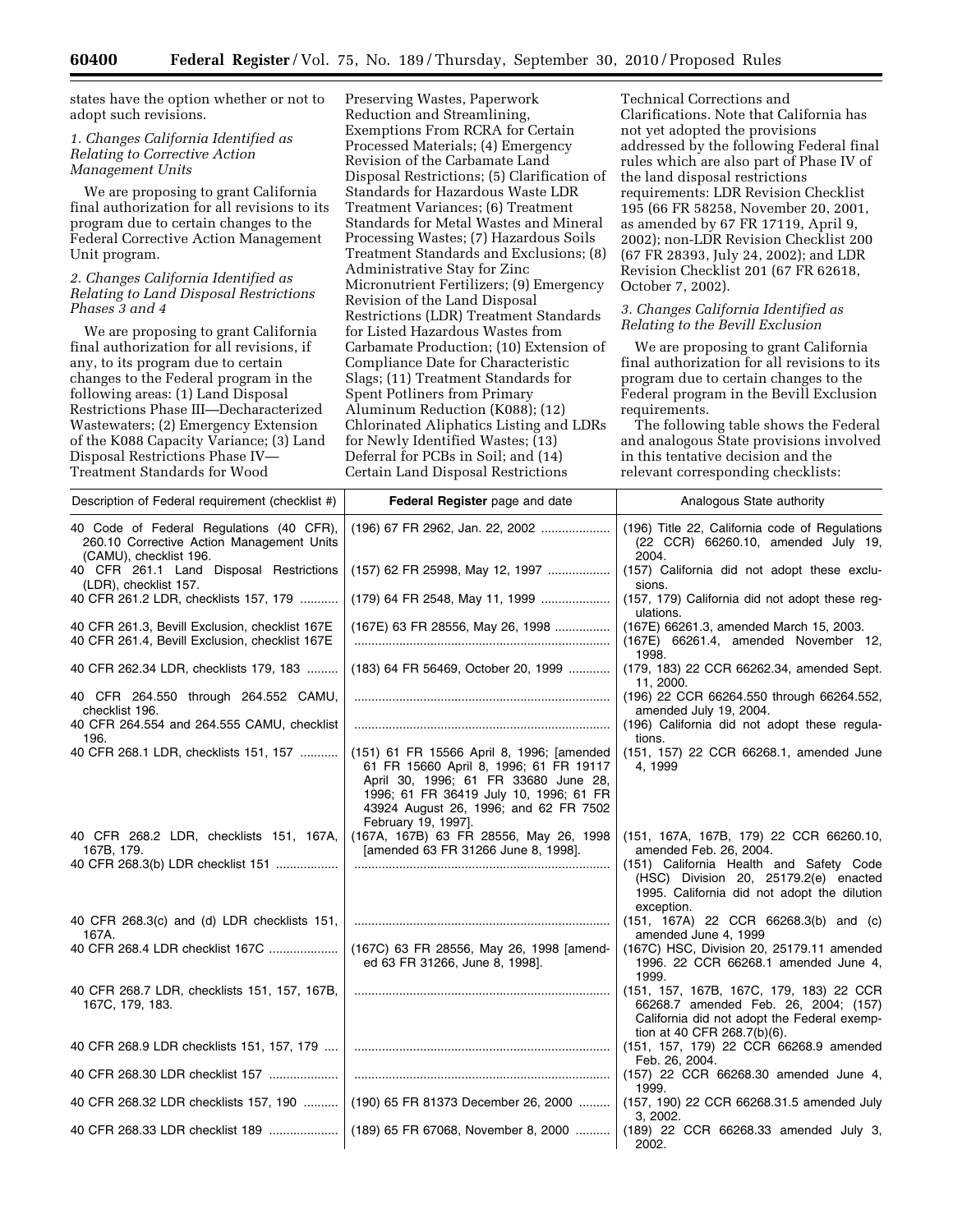| Description of Federal requirement (checklist #)                                       | Federal Register page and date                                                                                     | Analogous State authority                                                                           |
|----------------------------------------------------------------------------------------|--------------------------------------------------------------------------------------------------------------------|-----------------------------------------------------------------------------------------------------|
| 40 CFR 268.34 LDR checklists 167A, 172                                                 | (167A, 172) 63 FR 48124, September 9, 1998                                                                         | (167A, 172) 22 CCR 66268.34 amended<br>Sept. 11, 2000.                                              |
| 40 CFR 268.39 LDR checklists 151, 155, 159,<br>160, 173.                               | (155) 62 FR 1992, January 14, 1997; (160)<br>62 FR 37694, July 14, 1997; (173) 63 FR<br>51254, September 24, 1998. | (151, 155, 159, 160, 173) 22 CCR 66268.39<br>amended Sept. 11, 2000.                                |
| 40 CFR 268.40 LDR checklists 151, 161, 167A,<br>167C, 171, 179, 183.                   | (161) 62 FR 45568, August 28, 1997; (170)<br>63 FR 46332 August 31, 1998; (171) 63 FR<br>47410, September 4, 1998. | (151, 161, 167A, 167C, 171, 179, 183) 22<br>CCR 66268.40 amended July 3, 2002.                      |
| 40 CFR 268.40/Table checklists 151, 157,<br>167A, 167C, 171, 173 179, 183, 189.        |                                                                                                                    | (151, 157, 167A, 167C, 171, 173 179, 183,<br>189) 22 CCR 66268.40/Table amended<br>July 3, 2002.    |
| 40 CFR 268.42 LDR checklists 151, 157, 167C                                            |                                                                                                                    | (151, 157, 167C) 22 CCR 66268.42 amended<br>Feb. 26, 2004.                                          |
| 40 CFR 268.44(a) LDR checklist 162                                                     | (162) 62 FR 64504, December 5, 1997                                                                                | (162) California is not seeking to have this<br>provision delegated.                                |
| 40 CFR 268.44(h), (m) LDR checklists 162,<br>167B.                                     |                                                                                                                    | (162, 167B) 22 CCR 66268.44 amended June<br>4, 1999.                                                |
| 40 CFR 268.45 LDR checklist 167C                                                       |                                                                                                                    | (167C) 22 CCR 66268.45 amended June 4,<br>1999.                                                     |
| 40 CFR 268.48(a)/Table UTS LDR checklists<br>151, 161, 167A, 167C, 171, 179, 189, 190. |                                                                                                                    | (151, 161, 167A, 167C, 171, 179, 189, 190)<br>22 CCR 66268.48(a)/Table UTS amended<br>July 3, 2002. |
| 40 CFR 268.49 LDR checklists 167B, 183, 179,<br>190.                                   |                                                                                                                    | (167B, 183, 179, 190) 22 CCR 66268.49<br>amended July 3, 2002.                                      |
| 40 CFR 268, Appendices I, II, X LDR checklist<br>157.                                  |                                                                                                                    | (157) 22 CCR, Chapter 18, Appendices I, II, X<br>[reserved] amended June 4, 1999.                   |
| 40 CFR 268, Appendix III LDR checklists 157,<br>190.                                   |                                                                                                                    | (157, 190) 22 CCR Chapter 18, Appendices<br>III amended July 3, 2002.                               |
| 40 CFR 268, Appendix VI LDR checklist 157                                              |                                                                                                                    | (157) 22 CCR Chapter 18, Appendices VI<br>amended June 4, 1999.                                     |
| 40 CFR 268, Appendix VII/Table 1 LDR check-<br>lists 157, 167C, 192B.                  | (192B) 66 FR 27266, May 16, 2001                                                                                   | (157, 167C, 192B) 22 CCR Chapter 18, Ap-<br>pendix VII/Table 1 amended July 3, 2002.                |
| 40 CFR 268, Appendix VII/Table 2 and Appen-<br>dix VIII LDR checklists 157, 167C.      |                                                                                                                    | (157, 167C) 22 CCR Chapter 18, Appendix<br>VII/Table 2 amended June 4, 1999.                        |
| 40 CFR 268, Appendix XI LDR checklist 151                                              |                                                                                                                    | (151) 22 CCR Chapter 18, Appendix XI<br>amended June 4, 1999.                                       |

### **G. Where are the revised state rules different from the federal rules?**

State requirements that go beyond the scope of the Federal program are not part of the authorized program and EPA cannot enforce them. Although you must comply with these requirements in accordance with California law, they are not RCRA requirements. We consider that the following State requirements, which pertain to the revisions involved in this tentative decision, go beyond the scope of the Federal program.

1. The definition of ''remediation waste'' at 22 CCR. 66260.10 is broader in scope than the Federal definition at 40 CFR 260.10 only to the extent California's definition includes hazardous substances which are neither ''hazardous wastes'' nor '''solid wastes.''

2. California regulation subjects CAMUs for non-RCRA hazardous waste to state-specific requirements under 22 CCR 66264.552.5. The state requirement at 22 CCR 66264.552.5 is broader in scope because the federal program does not consider these wastes to be hazardous. In addition, 22 CCR 66264.550(a) is also considered broader in scope to the extent that it subjects

non-RCRA wastes to the state-only CAMU requirements.

3. California did not adopt the Federal definitions at 40 CFR 261.1(c)(9)–(12), 261.4(a)(13)–(14), and 261.6(a)(3)(ii) addressing scrap metals or the related Federal changes to 40 CFR 261.2(c)(4)/ Table. California is broader in scope to the extent that its statutory provisions at HS&C § 25143.2(a) and (e), do not exclude these scrap metals from regulation.

4. The California provisions at 22 CCR 66268.7(a)-(c) are broader in scope than the Federal land disposal treatment provisions at 40 CFR 268.7(a)-(c) to the extent that the State's provisions also apply to non-RCRA wastes. Similarly, California's variance petition provisions at 22 CCR 66268.44(c) and 66268.44(h) are also broader in scope to the extent that they apply to non-RCRA wastes.

# **H. What is EPA's position on California's regulation of conditionally exempt small quantity generators?**

When California initially received final authorization for the base RCRA program on July 23, 1992, effective August 1, 1992 (57 FR 32726), EPA Pacific Southwest Region (Region IX) identified California's failure to adopt

the federal exclusion for conditionally exempt small quantity generators (''CESQGs'') (found, generally, at 40 CFR 261.5) as ''broader in scope'' than the federal program. (*See also* 40 CFR 270.1(c)(2)(iii).) However, EPA's position regarding the absence of the conditional exclusion for CESQGs in a state program has changed and EPA now clearly regards the absence of any such exclusion as more stringent than the federal program, making state regulation of CESQGs federally enforceable when authorized. See United States v. Southern Union Co., 643 F. Supp. 2d 201 (D.R.I. 2009). In order to harmonize our authorization of California's program with EPA's position with respect to CESQGs, EPA is hereby proposing to redesignate California's regulation of CESQGs as more stringent than the federal program. EPA is also seeking public comment on this proposed change to California's authorization. If EPA makes a final determination that California's regulation of CESQGs is more stringent than the federal program, then the State's regulation of such federally exempt CESQGs will be part of the authorized state program and will be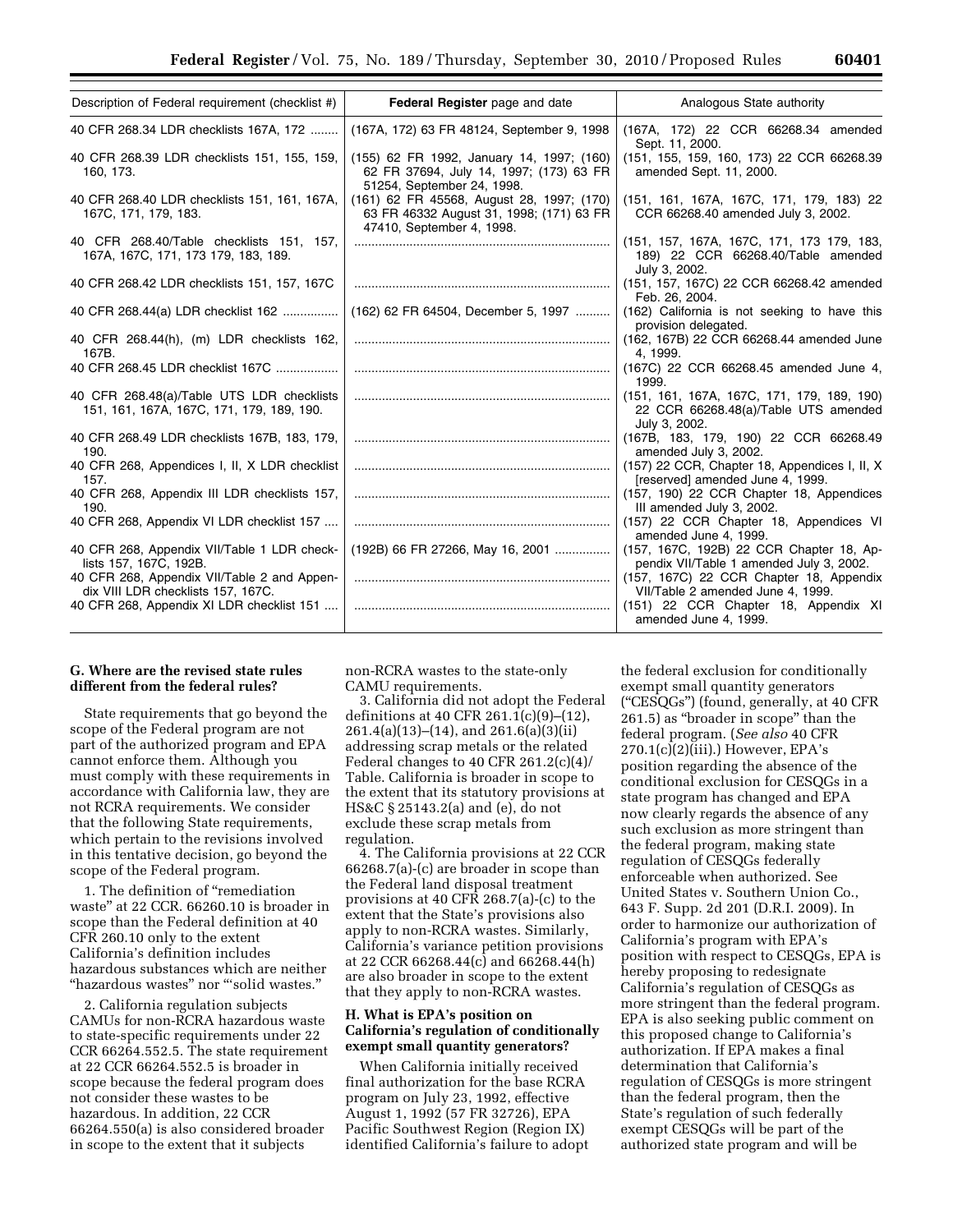federally enforceable within the State of California. Specifically, this change will allow federal enforcement of State requirements applicable to CESQGs who are conditionally exempt under the federal provisions found at 40 CFR 261.5, 266.100(b)(3) and 270.1(c)(2)(iii). This change will not result in any new requirements on CESQGs, but will only mean that the more stringent State requirements for CESQGs will be federally enforceable.

### **I. Who handles permits after the authorization takes effect?**

California will issue permits for all the provisions for which it is authorized and will administer the permits it issues. All permits issued by EPA prior to California being authorized for these revisions, if any, will continue in force until the effective date of the State's issuance or denial of a State RCRA permit, or the permit otherwise expires or is revoked. California will administer any RCRA hazardous waste permits or portions of permits which EPA issued prior to the effective date of this authorization until such time as California has issued a corresponding State permit. EPA will not issue any more new permits or new portions of permits for provisions for which California is authorized after the effective date of this authorization. EPA will retain responsibility to issue permits needed for HSWA requirements for which California is not yet authorized.

## **J. How would authorizing California for these revisions affect Indian country (18 U.S.C. Section 1151) in California?**

California is not authorized to carry out its hazardous waste program in Indian country within the State. Indian country includes all lands within the exterior boundaries of an Indian reservation, any land held in trust by the United States for an Indian tribe whether or not formally designated as an Indian reservation, and any other land, whether within or outside of an Indian reservation, that qualifies as Indian country under 18 U.S.C. 1151. A list of Indian Tribes in California can be found on the Web at *[http://](http://www.doi.gov/bureau-indian-affairs.html)  [www.doi.gov/bureau-indian-affairs.html](http://www.doi.gov/bureau-indian-affairs.html)*  under Tribal Leaders Directory. Therefore, this proposed action would have no effect on the Indian country within the State's borders. EPA will continue to implement and administer the RCRA program in Indian country within the State.

## **K. What is codification and is EPA codifying California's hazardous waste management program as authorized in this rule?**

Codification is the process of placing the State's statutes and regulations that comprise the State's authorized hazardous waste management program into the Code of Federal Regulations. We do this by referencing the authorized State rules in 40 CFR part 272. We reserve the amendment of 40 CFR part 272, subpart F for this authorization of California's program changes until a later date.

## **L. Statutory and Executive Order Reviews**

This proposed rule only authorizes hazardous waste requirements pursuant to RCRA 3006 and imposes no requirements other than those imposed by State law. Therefore, this rule complies with applicable executive orders and statutory provisions as follows:

### *1. Executive Order 12866: Regulatory Planning Review*

The Office of Management and Budget has exempted this proposed rule from its review under Executive Order (EO) 12866, (58 FR 51735, October 4, 1993), and therefore this action is not subject to review by OMB.

## *2. Paperwork Reduction Act*

This proposed rule does not impose an information collection burden under the Paperwork Reduction Act.

#### *3. Regulatory Flexibility Act*

After considering the economic impacts of this proposed rule on small entities under the Regulatory Flexibility Act, I certify that this proposed rule will not have a significant economic impact on a substantial number of small entities.

## *4. Unfunded Mandates Reform Act*

Because this proposed rule approves preexisting requirements under state law and does not impose any additional enforceable duty beyond that required by state law, it does not contain any unfunded mandate or significantly or uniquely affect small governments, as described in the Unfunded Mandates Reform Act.

#### *5. Executive Order 13132: Federalism*

EO 13132 does not apply to this proposed rule because it will not have federalism implications (*i.e.,* substantial direct effects on the State, on the relationship between the national government and the States, or on the distribution of power and

responsibilities among the various levels of government) as described in EO 13132.

*6. Executive Order 13175: Consultation and Coordination With Indian Tribal Governments* 

EO13175 does not apply to this proposed rule because it will not have tribal implications (*i.e.,* substantial direct effects on one or more Indian tribes, on the relationship between the Federal Government and Indian tribes, or on the distribution of power and responsibilities between the Federal Government and Indian tribes). As stated previously, this proposed action would have no effect on the Indian country within the State's borders and EPA will continue to implement and administer the RCRA program in Indian country within the State.

### *7. Executive Order 13045: Protection of Children From Environmental Health & Safety Risks*

This proposed rule is not subject to EO 13045 because it is not economically significant and it is not based on health or safety risks.

*8. Executive Order 13211: Actions That Significantly Affect Energy Supply, Distribution, or Use* 

This proposed rule is not subject to EO 13211 because it is not a significant regulatory action as defined in EO 12866.

## *9. National Technology Transfer Advancement Act*

EPA approves State programs as long as they meet criteria required by RCRA, so it would be inconsistent with applicable law for EPA, in its review of a State program, to require the use of any particular voluntary consensus standard in place of another standard that meets the requirements of RCRA. Thus, Section 12(d) of the National Technology Transfer and Advance Act does not apply to this proposed rule.

## *10. Executive Order 12898: Federal Actions To Address Environmental Justice in Minority Populations and Low Income Populations*

Because this rule addresses authorizing pre-existing State rules and imposes no additional requirements beyond those imposed by State law and there are no anticipated significant adverse human health or environmental effects, the rule is not subject to Executive Order 12898.

#### *11. Executive Order 12988*

As required by section 3 of Executive Order 12988 (61 FR 4729, February 7,